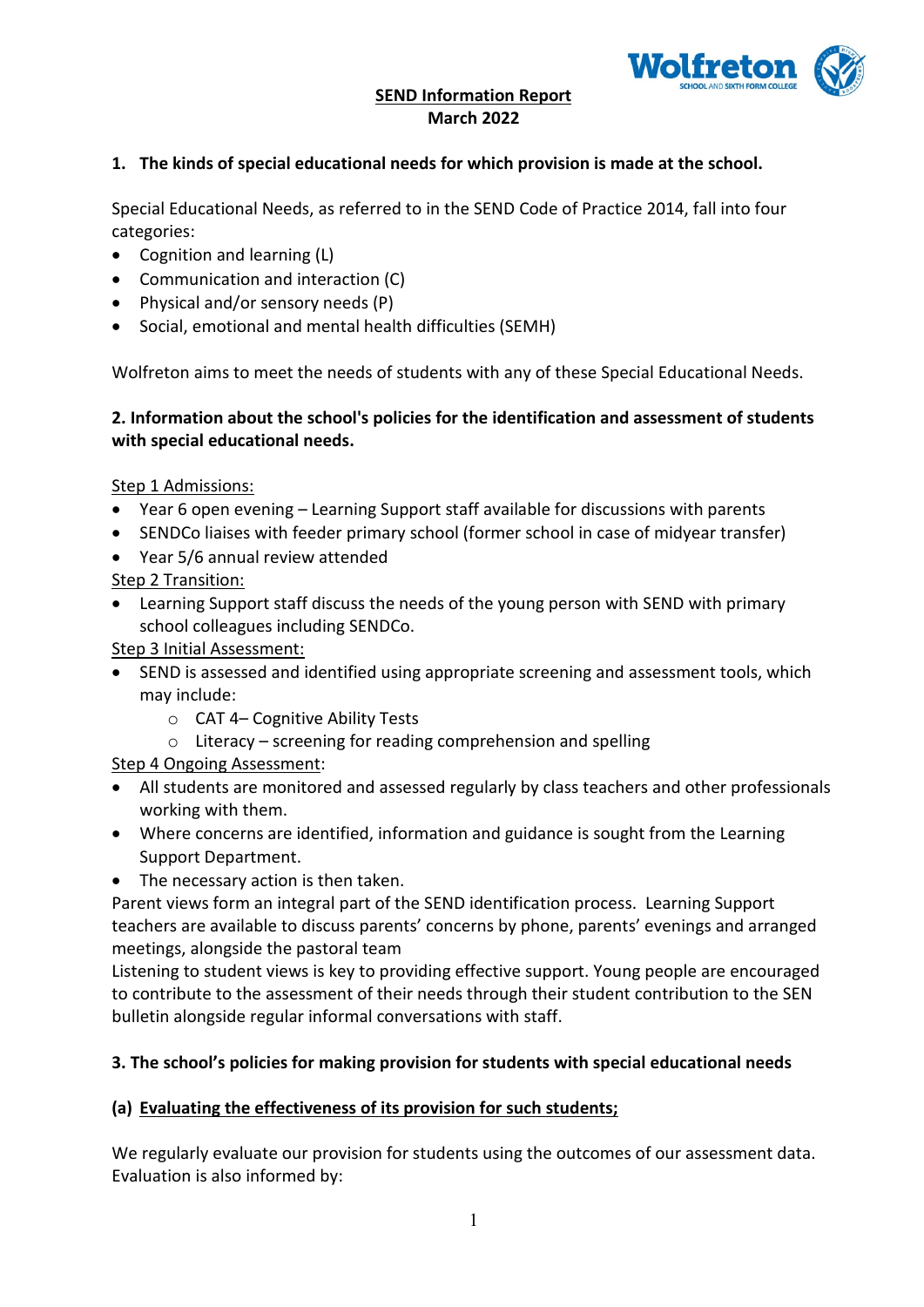• **Parental feedback** e.g. formal meetings (parents' evenings, Annual Reviews), informal phone calls and e-mails

- **Student feedback e.g.** student voice, questionnaires and informal conversations
- **Pastoral Manager feedback** through termly meetings and informal updates and discussions.

### **(b) Arrangements for assessing and reviewing the progress of students with SEND**

- The SENDCO monitors the progress of all students identified as having SEND in all subjects at least termly using the whole school data trawls. Any concerns are discussed with Curriculum Area Leaders, a student's subject teachers, Pastoral Managers or Head of House.
- SEND students' progress is monitored alongside other groups in routine progress reviews by teachers and subject leaders.
- A member of the Learning Support department meets formally with the Pastoral Managers and Head of House, at least termly to discuss any concerns regarding a student's academic, social or emotional progress, as appropriate, including attendance and punctuality.
- Intervention programmes for literacy are assessed at least annually with additional assessments triggered by either a cause for concerns or exceptional progress.

### **(c) The school's approach to teaching students with special educational needs;**

We are all teachers of SEND students, and as such "Quality First teachers" use a range of strategies to enable students with SEND to access the curriculum and make progress.

The Learning Support department provides guidance in the form of a bulletin entry or Classroom Support Profile for each student, depending upon their level of need. This contains information about the student detailing: strengths and weaknesses; levels of attainment and literacy targets if appropriate. A list of suggested strategies is provided which has been compiled through discussion with staff, students, parents, external agencies and Teaching Assistants. Subject teachers use these to inform their classroom practice. These are held electronically within a SEND Bulletin and updated throughout the year as further information is made available.

### **(d) Adapting the curriculum and learning environment for students with SEND**

Ways to support students with SEND, may include:

- o Creation of specific focus groups
- o Carefully considered seating plans e.g. work buddy, appropriate seating for an HI student
- o Alternative learning materials
- o Use of specialist equipment e.g. netbooks
- o Adaptations to personalise learning e.g. reducing the writing for a Dyslexic student
- o Changing background colours of smart board presentation where possible

Students are placed in year tutor groups. These are carefully constructed after consultation with primary schools. The Pastoral team and SENDCo discuss the students in creating these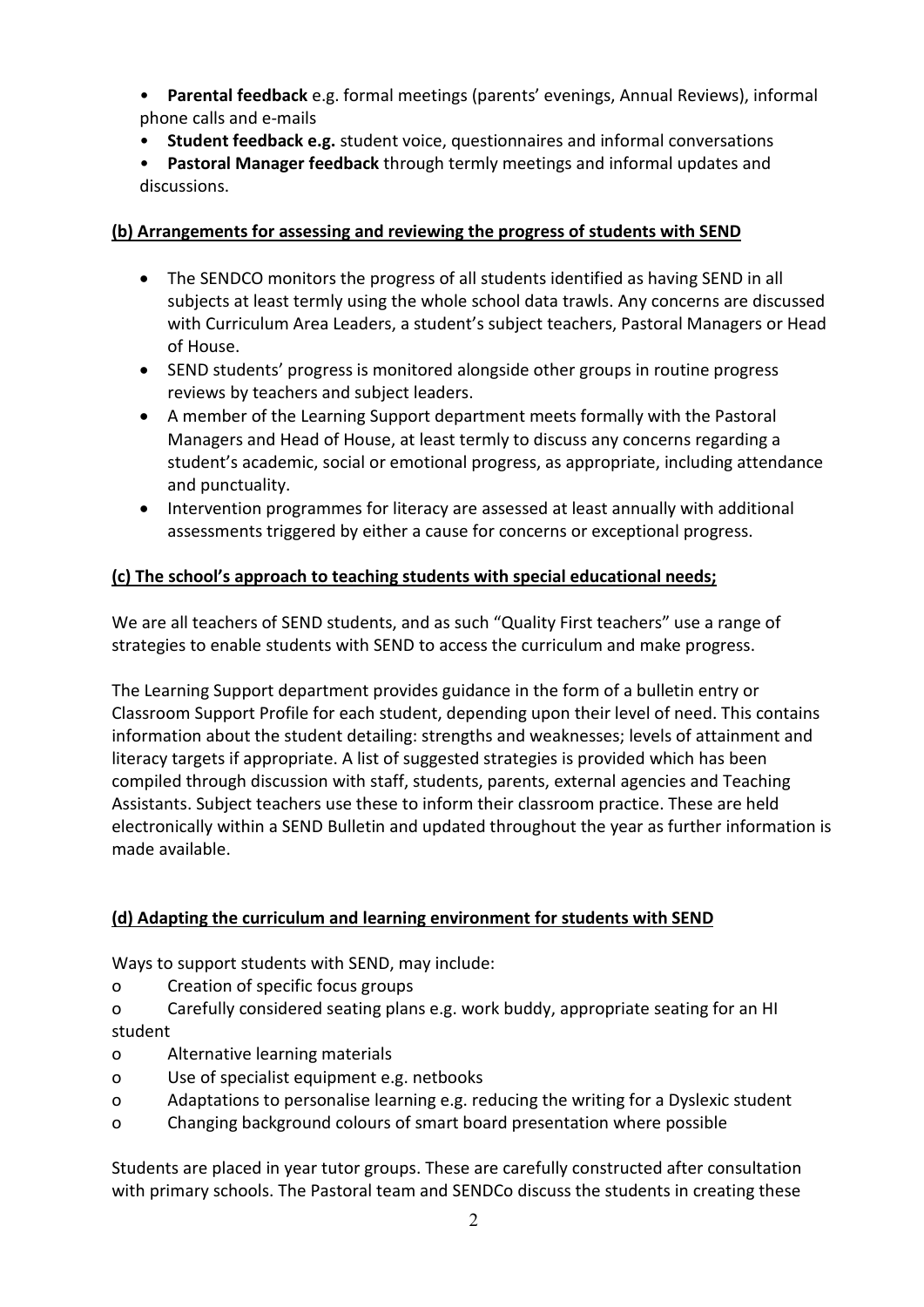groups and specific consideration is taken in the placement of students with SEND. In year 7 and 8 most subjects are taught in mixed ability. Where setting occurs, students are placed in the appropriate group based on their ability.

At key stage 4 students are supported with Guided Choices for options through discussion with FLs, SENDCO and Pastoral Managers. A small group of students may follow a Foundation Learning Pathway, with a focus on developing independence for transfer to adult life and vocational courses, alongside core maths, English and science.

# **(e) Additional support for learning that is available to students with special educational needs;**

In addition to in-class scaffolding, intervention programmes are provided to meet students' needs. Focussed groups are set up alongside the standard curriculum. These intervention programmes are provided for specific students as identified through assessment or discussion with Pastoral Managers and parents. Interventions may focus on any of the four areas of SEND e.g.



# **(f) Role of the Teaching assistants**

The teaching assistants are organised into year group teams and are placed in chosen curriculum areas, within that year group. This helps to ensure that a small consistent team of staff can be an effective support to the students. As they have a familiarity with the Year curriculum and also can form positive relationships with the students themselves.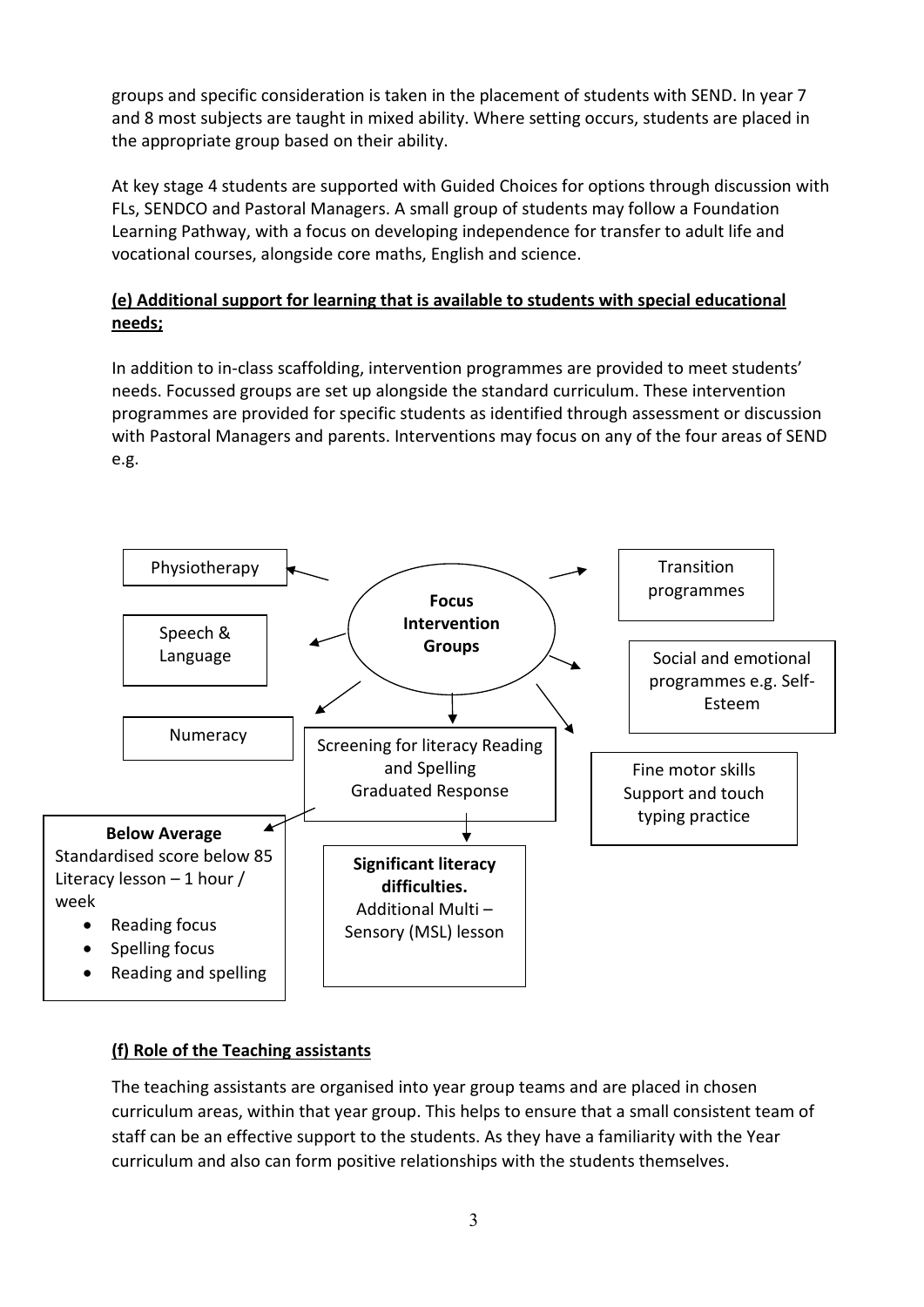Each TA will have a key set of EHCP or High Need students to work with and support in the classroom. Time is planned within the week for a session with these students where their general wellbeing around school is discussed, along with looking at their homework, organising of worksheets etc and any pastoral issues that may have arisen and need to be discussed. If these students have a curriculum support lesson during the week, then a TA from the year group will be well positioned to provide effective support during this session.

The teaching assistants also meet half-termly with lower need students whom are on the Special Needs Register and similar conversations take place.

Teaching assistants also take on an active role within the school and share their expertise and in-depth knowledge of their students with class teachers. They select areas of interest and will create resources to better inform the support of students with additional needs.

The individual year groups meet weekly to discuss any issues arising in their year group and to share positives. This all supports a consistent approach to supporting the SEND students.

Teaching assistants closely support key students within the classroom, although they will always aim to foster independence and avoid a "Velcro" approach to support. Teaching assistants are kept up to date with best practice support, by accessing training through departmental continuous professional development, online courses with external providers or external professionals visiting school.

### Examples of in-class support

- Simplifying and explaining vocabulary, clarifying concepts
- Providing guidance through a small step approach
- Acting as a reader and or scribe
- Supervising and supporting small focus groups within the classroom
- Ensure students with Physical or sensory needs can access the curriculum
- Support students with Social, Emotional or Mental health needs in order to develop their confidence and levels of engagement
- Dealing with any difficulties an ASD student may experience in understanding the complex social demands made in a mainstream secondary school

# Role of the Emotional Literacy Support Assistant (ELSA)

The ELSA works with students who are struggling with the following:

- Low self-esteem
- Social interaction difficulties
- Anxiety
- Transition to secondary school

These students are identified through a pastoral or SEND route. The interventions will vary in length in response to the presenting level of need.

## **(f) Activities available for students with special educational needs in addition to those available in accordance with the curriculum;**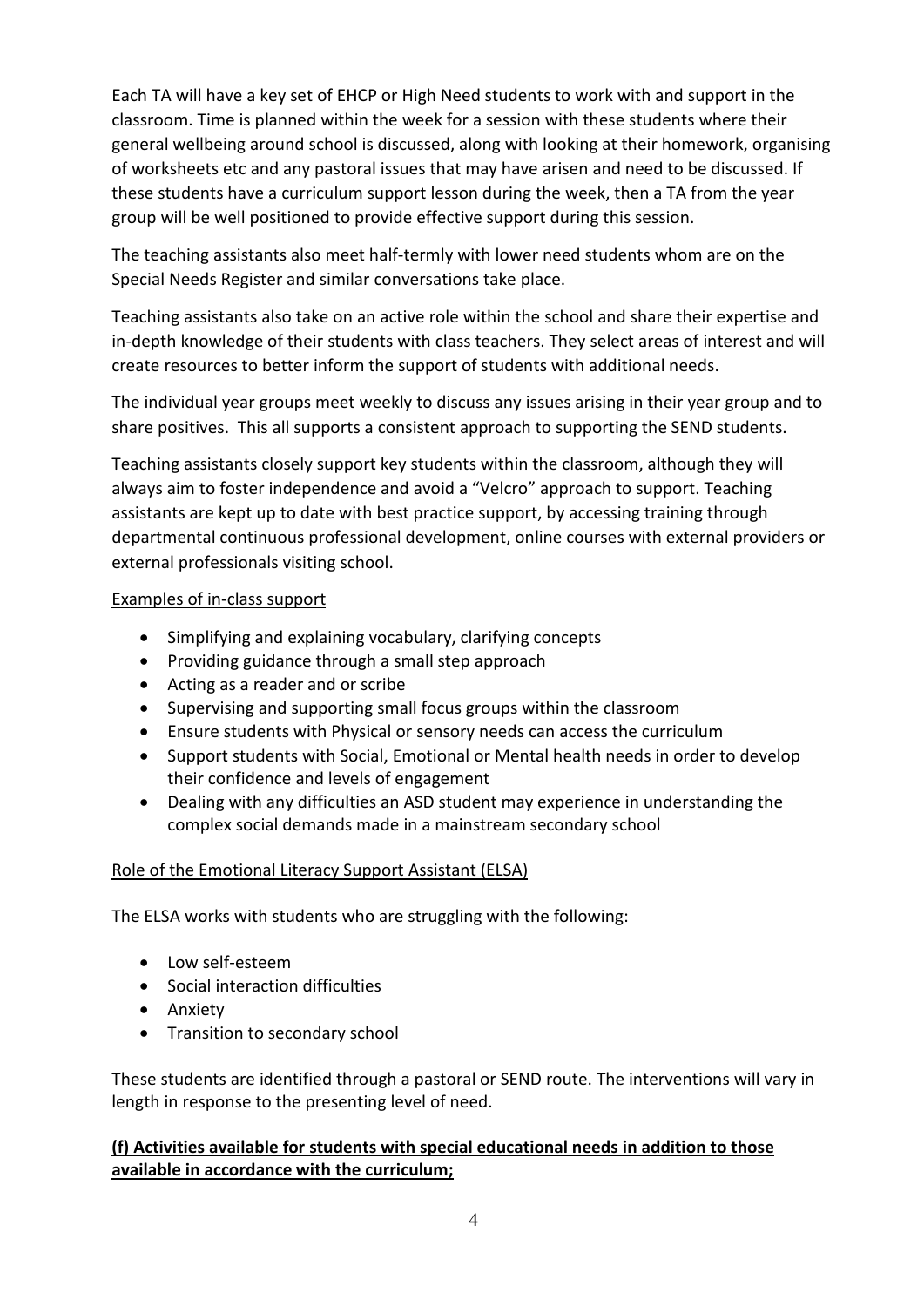All students may join trips and other extra-curricular activities. Every effort is made to make reasonable adjustment to enable full participation, e.g. suitable transport. Where necessary a TA will support a student to access activities held in school time. Where adjustments need to be made, either a member of Learning Support or the teacher co-ordinating the trip will contact parents to discuss needs.

The ELSA also runs a LEGO club for Y7 and Y8 during lunchtimes.

Wolfreton has a Learning Support Area. Students with SEND can visit this space at break or lunch time. This is staffed by TAs and students can use thethis space to work, have a quiet place to read or draw, or speak with the TA about any concerns they may have.

Where students struggle to move around the site between lessons, arrangements are made for them to leave lessons slightly earlier providing more time to move and to do so when the corridors are quieter. Where appropriate a 'buddy' will be identified to support them in this. Some students may need escorting to a taxi, or supervising whilst waiting for a taxi. This will be provided by a TA.

### **(g) Support that is available for improving the emotional and social development of students with special educational needs.**

### **How is support provided for a child's overall wellbeing?**

Pastoral Support plays a vital role in the life of a child and our structure is flexible to provide internal and external support for children. Pastoral teams and Learning Support liaise closely to facilitate the work of other professionals who might be called upon to support the student. Daily conversations help to ensure Learning Support staff can support social skills issues and foster independence skills with advice and guidance. Wolfreton also have an ELSA, see above, who can support with low level concerns.

### **How is support provided for behaviour, avoiding exclusions and increasing attendance?**

The SENDCO works closely with Pastoral teams and the Education Welfare Officer, to monitor behaviour and attendance. Clear school policies exist, however there is flexibility to provide bespoke support and interventions to support SEND students, as required. Where attendance is of concern, Attendance Action Plans, identifying individual needs and support, are implemented by our Education and Welfare Officer.

## **How does the school support children/young people including those with SEND to contribute to all parts of school life, including school councils or roles of responsibility?**

SEND students take part in all aspects of school life and support is provided to enable their involvement, e.g. filling in forms, putting themselves forward for positions of responsibility. In recent years students with SEND have acted as Peer Mentor, helped with the transition sessions for younger students, represented their house in a wide range of activities including being House Captains and Deputy Head Boy

### **4.Name and contact details of the SEN co-ordinator.**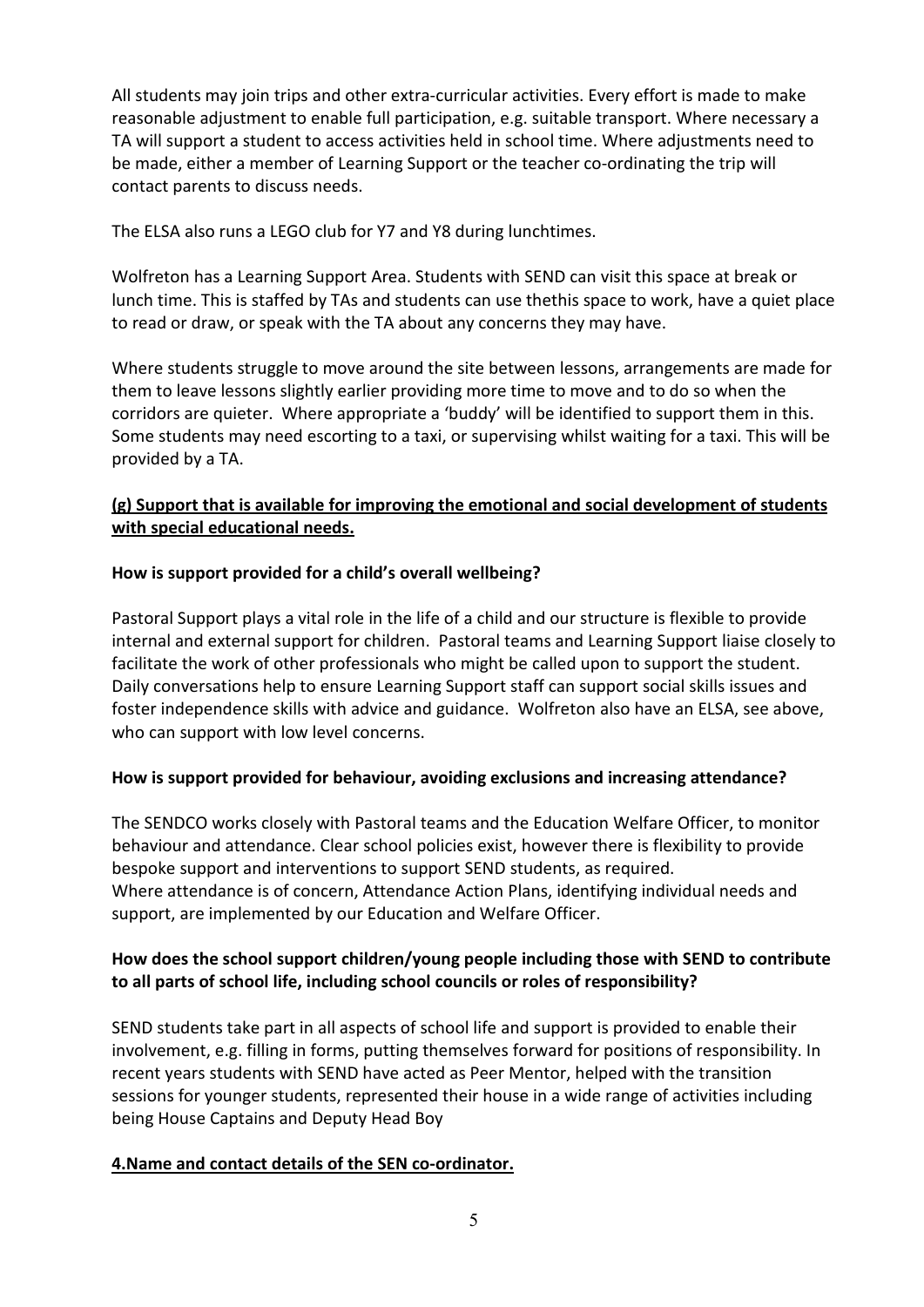## Mrs Rachel Harris [Mrs.Harris@Wolfreton.co.uk](mailto:Mrs.Harris@Wolfreton.co.uk) 01482 - 659356

## **5. Information about the expertise and training of staff in relation to children and young people with special educational needs and about how specialist expertise will be secured.**

The Learning Support team is made up of the SENDCo and two specialist Learning Support teachers, along with a team of suitably qualified TAs. The SENDCo is a Specialist teacher, a qualified assessor for Access Arrangements and has a specialist Post Graduate qualification in Dyslexia. The SENDCo also has the National Professional qualification of NASENCo.

There is one Higher Level Teaching Assistants HLTA who has been trained in a range of intervention programmes and who oversees the implementation of exam Access Arrangements.

An ongoing training programme is in place for Teaching Assistants. This looks at various identified needs as they arise. Recent training has included:

- o Autistic Spectrum Disorder
- o Trauma and attachment disorder.
- o Dyslexia
- o How to be an effective teaching assistant

A number of TAs are trained in moving and handling and Res -Q -mat evacuation. This training is kept up to date with refreshers courses as required.

The Learning Support department liaises closely with external agencies and on their advice, training is provided to meet the needs of students with SEND. This training may be provided for all staff directly by the agency or to members of the Learning Support department, who then cascade to relevant staff. All new teachers receive a training session on SEND.

The SENDCo and Learning Support teachers are always keen to discuss specific needs with classroom teachers and offer advice. A continued professional development programme is planned based upon the presenting needs of students for each year.

## **6. Information about how equipment and facilities to support young people with special educational needs will be secured.**

Wolfreton has been built to be Disability Discrimination Act compliant. To provide independence for students with physical or sensory needs the school has:

- A lift allows disability access to all classrooms.
- Ramps to allow access into the Sports Hub
- Dropped kerbs to facilitate wheelchair movement around the site
- Stairs are marked in contrasting strips to aid students with VI.
- Adapted furniture includes rise and fall desks, foot stools Ergonomic chairs
- Hand rails along steps and stairs where necessary

The school also has:

- A Hygiene room/physiotherapy room which includes disabled washing and showering facilities
- Disabled toilets on all floors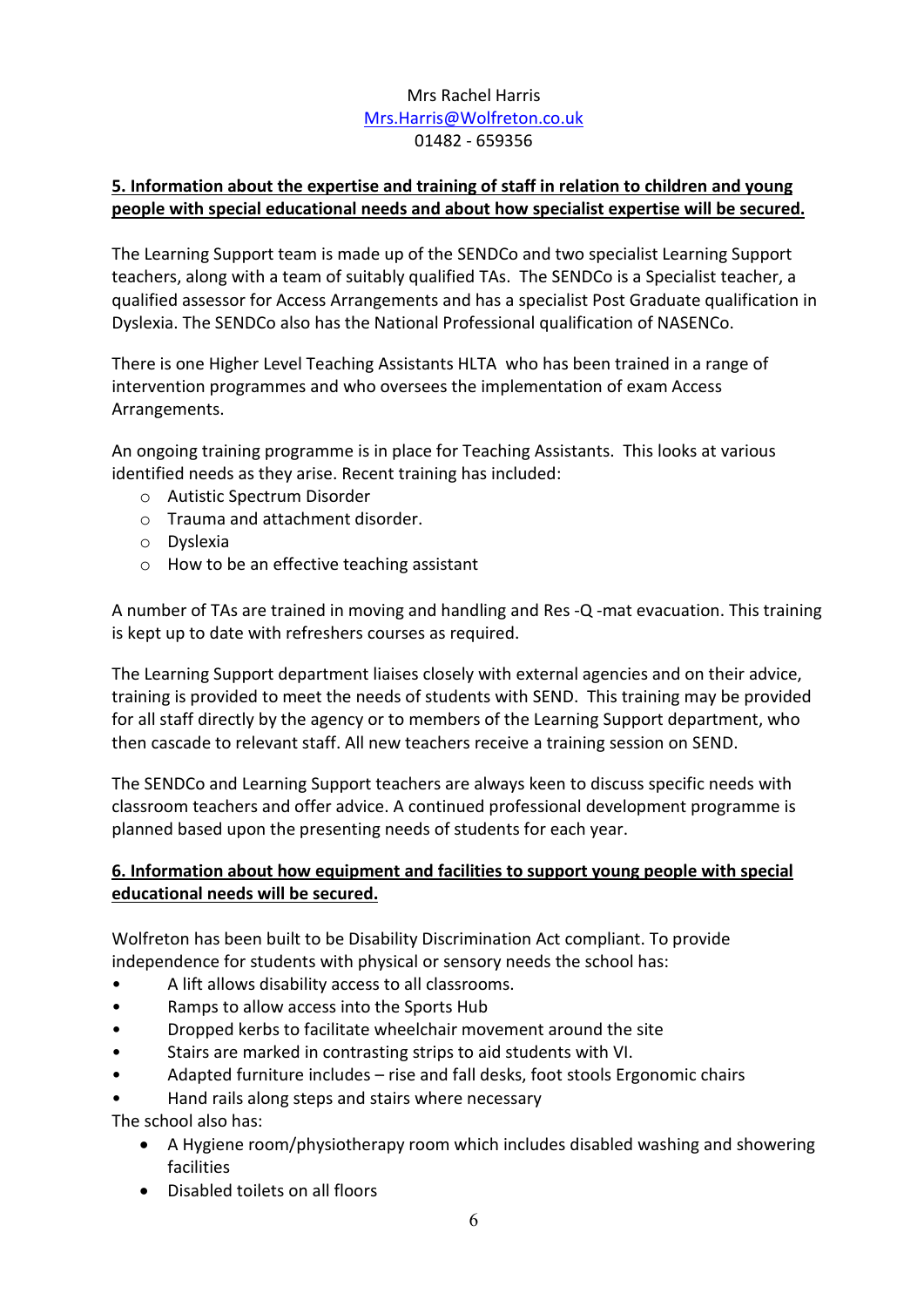• Disabled parking bays exist on all car parks on both sites

Where specialist equipment is required discussions take place with the relevant external service. The equipment is provided either by the organisation once commission bids have been agreed or direct purchasing from within the school's budget.

# **7. The arrangements for consulting parents of children with SEND about, and involving such parents in, the education of their child.**

| Y6 Open         | Opportunities to meet with the SENDCo begin at our open evenings which is held for       |
|-----------------|------------------------------------------------------------------------------------------|
| <b>Evenings</b> | year 6 students. Staff and students are on hand to show prospective families around      |
|                 | and answer any questions. As part of this evening, the Learning Support                  |
|                 | Department is available to discuss a student's SEND and typical provision offered at     |
|                 | Wolfreton School. For students who join us mid-year, a Pastoral Manager or               |
|                 | member of the Learning Support Department is happy to lead a tour of the school          |
|                 | and address individual questions.                                                        |
| <b>Parents</b>  | During the last week of the summer term year 6 students visit Wolfreton for the day,     |
| <b>Evenings</b> | that evening a New Parents' Evening is held. The SENDCo is available to discuss any      |
|                 | concerns. In the Autumn term of year 7 parents who would like one are provided           |
|                 | with an additional meeting with a member of the Learning Support Department              |
|                 | adjacent to their meeting with their child's tutor. Each year all parents are invited to |
|                 | a parents' evening for their child's year group. On these evenings, parents can meet     |
|                 | with subject teachers as well as a representative from the Learning Support team.        |
| Learning        | Alongside these planned consultation evenings, Learning Support is keen to work          |
| <b>Support</b>  | with parents and discuss any aspect of their child's learning or wider needs. We find    |
| Contact         | that quick contact with parents whenever concerns arise, helps to provide relevant       |
|                 | support promptly. Parents can contact either Learning Support Teachers or the            |
|                 | Pastoral team to discuss provision and progress by phone, e-mail or request a face to    |
|                 | face meeting.                                                                            |
| <b>Annual</b>   | An Annual Review is held for students with an Education Health Care Plan.                |
| <b>Reviews</b>  |                                                                                          |
| External        | Where a child is being assessed by the Educational Psychologist, additional planned      |
| Agency          | meetings will be arranged. There is an initial consultation and follow up reviews to     |
| <b>Meetings</b> | share findings and discuss progress. Termly meetings are arranged if required.           |
|                 | Where external agencies arrange a meeting within term time a member of the               |
|                 | Learning Support Department will attend if appropriate.                                  |

# **8. The arrangements for consulting young people with special educational needs about, and involving them in, their education.**

Discussions are held students with SEND through a Learning Support student voice. This is used to ascertain if they are experiencing any particular difficulties and to seek their views on the strategies that can be used to support their learning. Their contribution is included in their Classroom support profile (CSP)/ Bulletin entry. These are updated throughout the year when students share their ideas with TAs, SEN teachers or external agencies.

EHCP students attend and contribute to their Annual Review. Meetings with external agencies may include the students, if parents wish this to happen.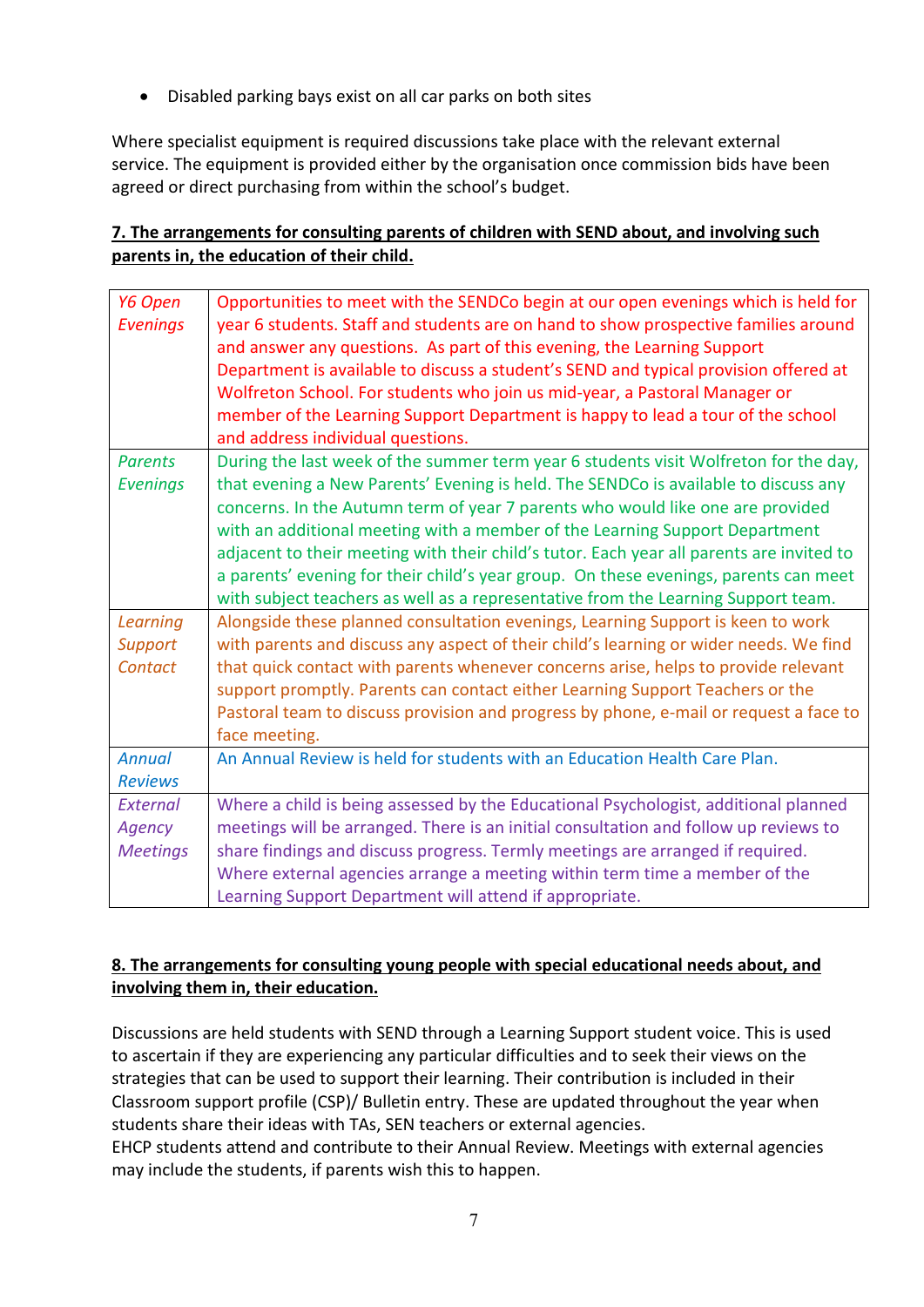## **9. Any arrangements made by the governing body relating to the treatment of complaints from parents of students with special educational needs concerning the provision made at the school.**

Wolfreton School and Sixth Form College seeks to promote positive relationships between all members of the school community and the wider community including parents /carers. In the event that you wish to speak to us about a compliment, concern or complaint, please contact the school (01482 – 659356), or via enquiries@wolfreton.co.uk . In the first instance any concerns should be raised with the member of staff to allow them the opportunity to resolve this. Thereafter you may wish to contact the SENDCO and then Head Teacher Miss S Kukuc. To receive a copy of the full complaints procedure can be accessed from the website or by contacting the school directly.

## **10. How the governing body involves other bodies, in meeting the needs of students with special educational needs and in supporting the families of such students.**

Where required, the school works with other professionals and organisations. Advice and guidance is provided by a range of support services including:

- Educational Psychologists
- School Nurse
- Youth and Family support.
- Sensory and Physical teaching support (SaPTS) visual, hearing Impairment or Physical disability.
- CAMHs Child, adolescent and Mental Health service
- Speech & Language Therapist
- Occupational Therapist
- Physiotherapist
- Early Help service

## *Other individual agencies work with the school as necessary to meet individual student's needs.*

### Specialist staff in school

The school has a team of first aiders who are trained to deal with emergencies; training is regularly updated. Additional training is provided when students join us with specific needs. Staff working with students are informed of any students with chronic conditions through the Red Medical list which identifies conditions and their signs that would indicate that action needs to be taken.

Where appropriate, Health Care Plans are drawn up when a student enters the school using the advice provided given by parents, students and medical professionals. These are reviewed at least annually.

Wolfreton has a member of the Senior Leadership Team, Mr Caruthers, who is the Designated Safeguarding Lead overseeing all aspects of safeguarding. The Deputy Designated Safeguarding Lead is Mrs Moulding.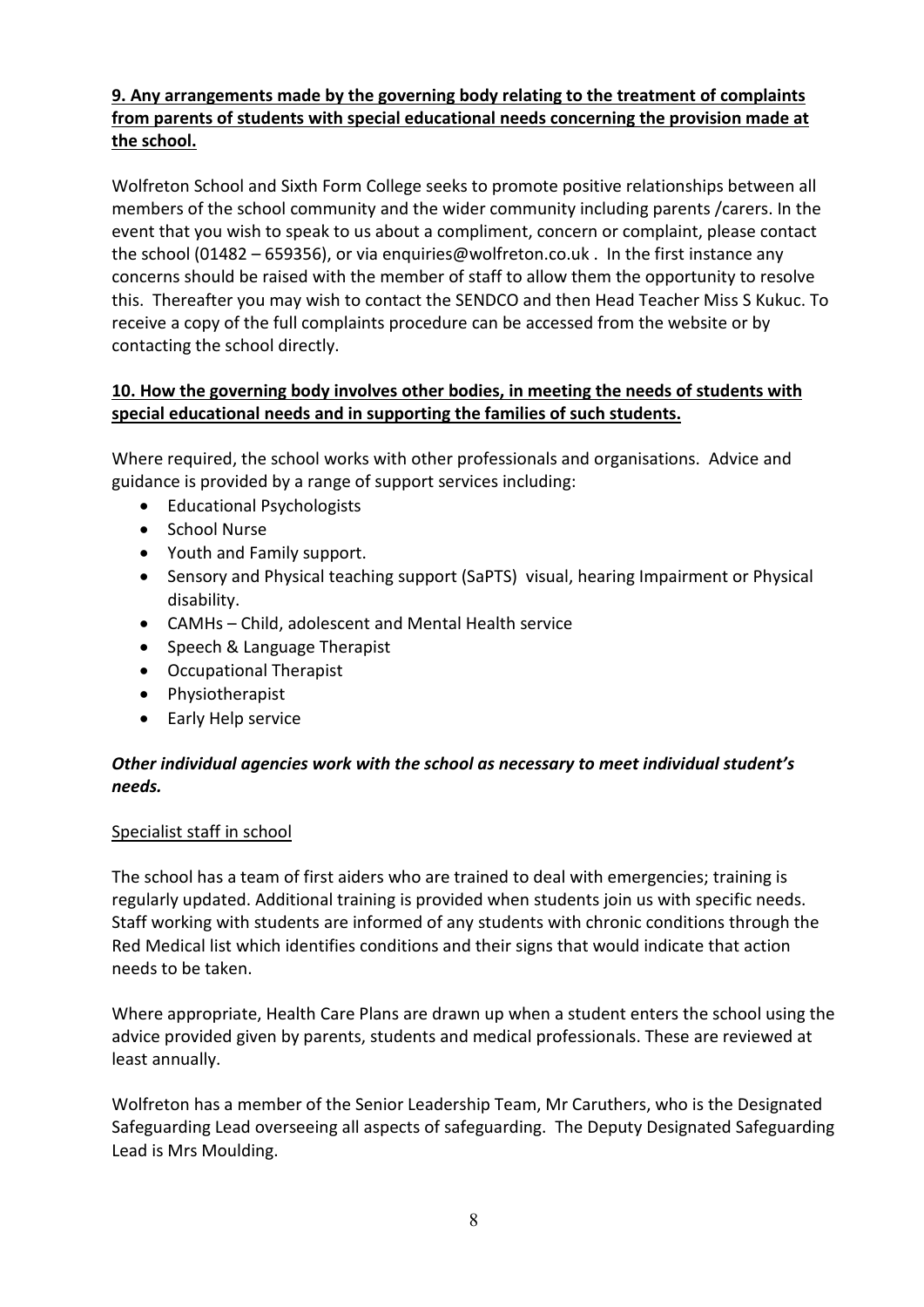Our site manager liaises with appropriate agencies to seek advice and guidance on making modifications to ensure site accessibility.

## **11. The contact details of support services for the parents of students with special educational needs.**

Wolfreton SEND department liaises with both East Riding and Hull SEND teams and a contact details can be provided on request or via the council's web sites.

# **12. The school's arrangements for supporting students with SEND transferring into Key stage 3**

### Summer transition for vulnerable Y6 students:

The SENDCo makes contact with all "feeder" school SENDCos to discuss the students joining Wolfreton, after the summer holidays, with additional needs.

High needs students are identified and some mornings are organised for these students to attend a morning session in Wolfreton. These sessions involve orientation opportunities around the building, meeting of pastoral and SEND team staff. Staff from different curriculum areas take these students for a "mini" lesson, such as bench-ball or a treasure hunt. Autumn transition for vulnerable new Y7 students

The SENDCo and the ELSA organise weekly sessions for the first half term, where small groups of students can meet to discuss any difficulties they are encountering. These sessions also support with areas such as making and managing friendships and also how to keep organised and navigate the demanding nature of secondary school.

# Joining Wolfreton mid-academic year

If a student with SEND joins Wolfreton as a mid-year transition. Initial contact is made with the year group's Pastoral Manager who will provide a tour of the site and welcome meetings. Additional contact is made by the Learning Support team as required, and necessary information and strategies shared with the student's teachers.

## **13. The school's arrangements for supporting students with SEND preparing for adulthood and independent living.**

**Careers advice** - Students with an EHCP receive careers information advice and guidance in year 9 and 11 in additional to in-school provision. This is provided by the 0-25 SEND team. The IAG advisor meets with the student prior their Annual Review to discuss thoughts about the future and to aid the process of Transition post 16. The schools IAG advisor will also meet SEND students in the summer term of year 10 or early year 11 for an initial meeting to discuss post 16 opportunities and the GCSE requirements for these course and career pathways. This will be followed up by a second interview later in the year to ensure that students are on track and have a clear understanding of the options available to them and the actions they need to take.

### **14. Post 16 options**

### Transfer to 6<sup>th</sup> Form

Where students transfer to Wolfreton Sixth form the SENDCo has a provisional meeting with the Pastoral Team to discuss student needs. A further meeting is held at the start of year 12